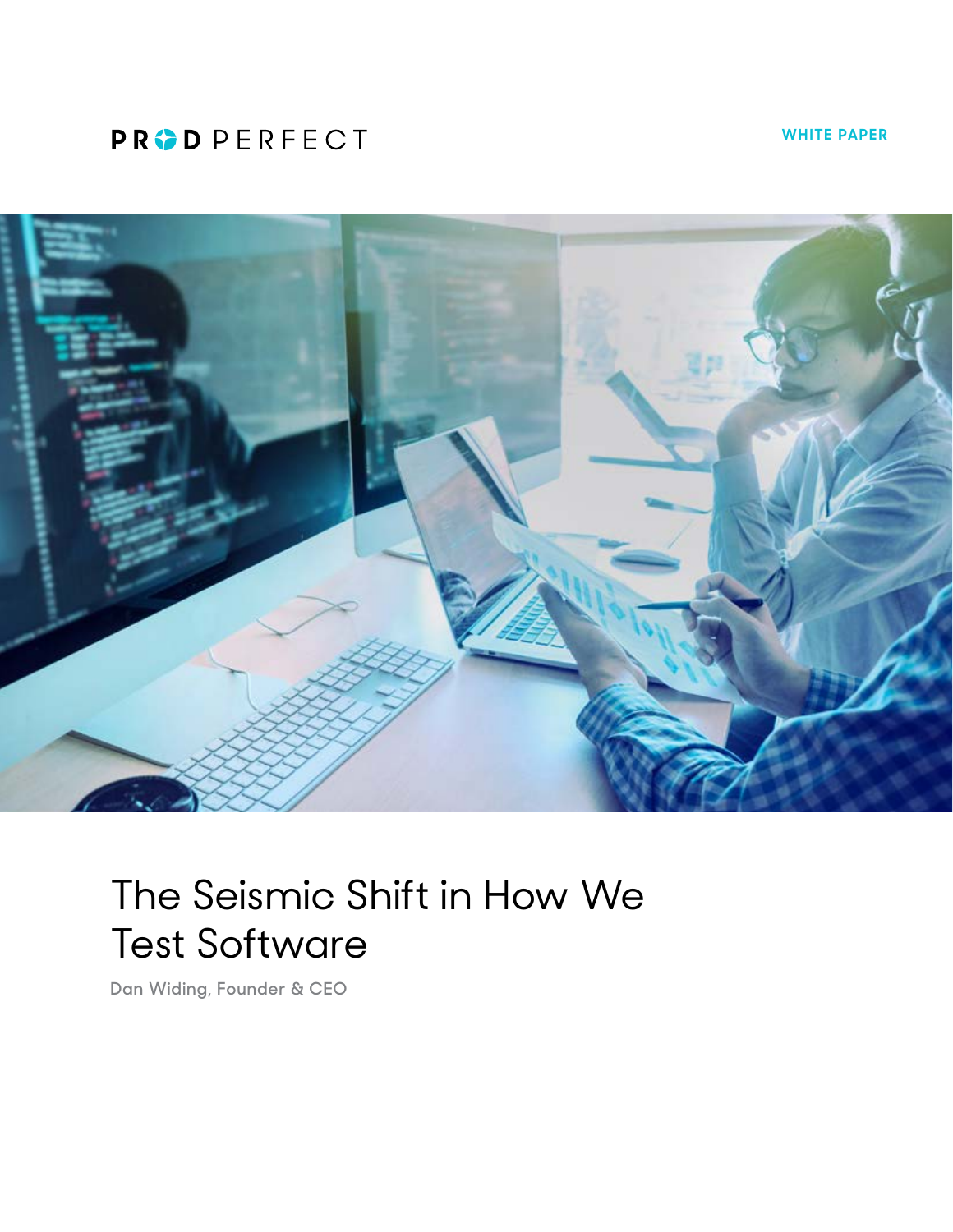### **TABLE OF CONTENTS**

| The Rise and Fall and Rise Again of Browser Automation 4 |  |
|----------------------------------------------------------|--|
|                                                          |  |
|                                                          |  |
|                                                          |  |
|                                                          |  |

 $\qquad \qquad \oplus$ 

mi

 $J\overline{S}$ 

×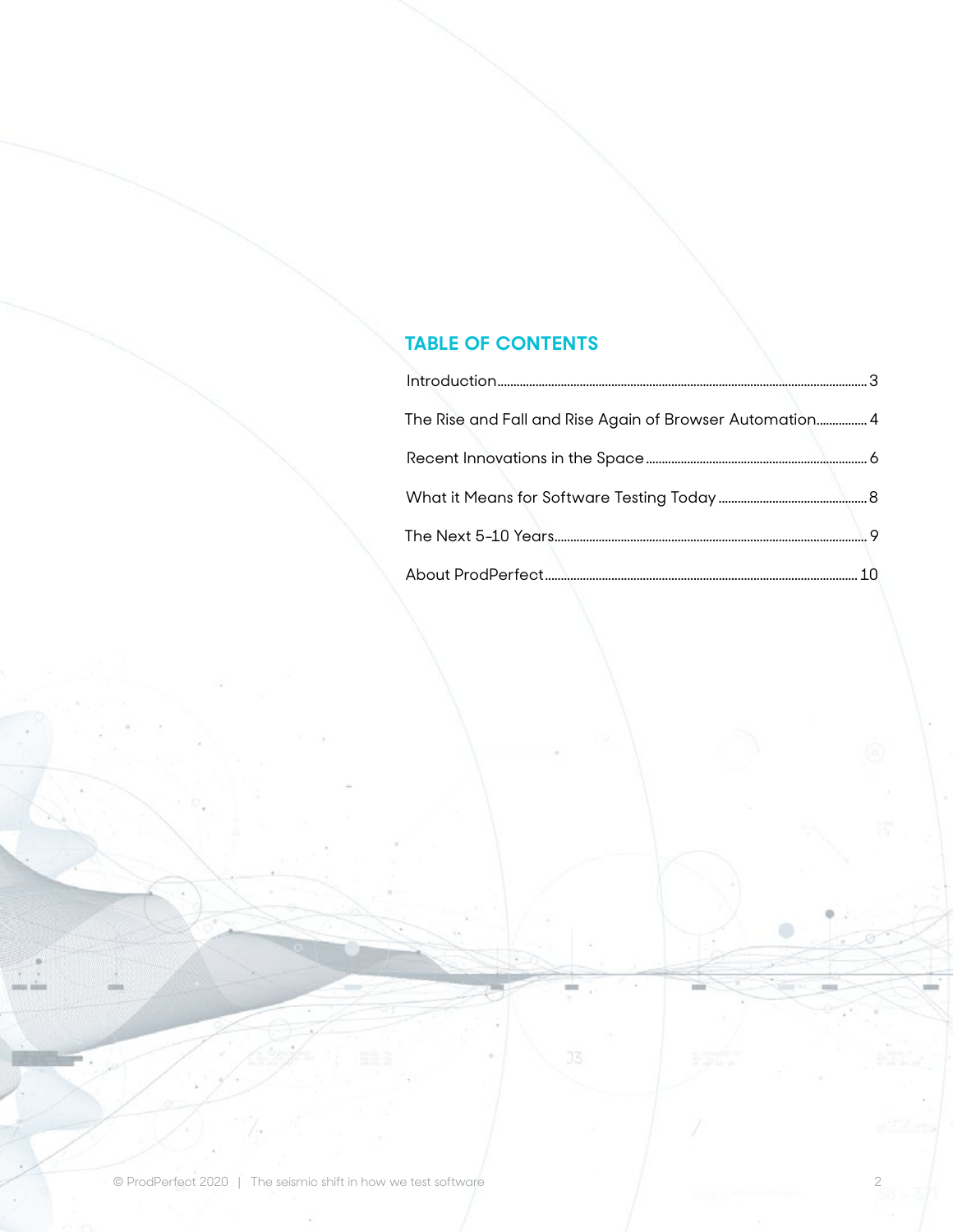#### <span id="page-2-0"></span>**INTRODUCTION**

As it's been since ARPANET, functional web software today is mostly shipped by luck, duct tape, or sheer will. Ask any engineer with tenure at an ecommerce company and they can tell you about the last time they broke checkout, the defining feature of doing commerce online.

Every year we have groundbreaking technologies that change the entire game of what kinds of software we develop: virtualization, the cloud, mobile, SOA, REST, NOSQL, ML/AI, microservices, SPAs, serverless, the list goes on. But except for the very bleeding edge of talent and investment, software has been tested pretty much the same way over the last 20 years: a mix of human manual testing, and a shallow layer of test automation.

As late as 2018, even sophisticated businesses struggle with testing:42% of software companies are still testing entirely manually; only 32% have become mostly automated, according to recent research sponsored by testing companies Sauce Lab and SmartBear. 75% of testing teams aren't keeping up with software development: code is being deployed only partially tested. The majority of testing teams don't even have a firm practice for test management—they aren't even certain what they're testing. The bugs that are not caught by testing cost the globe literally trillions per year. This is true despite the fact that 25% of software budgets are allocated towards testing for QA.

We continually hope to be building better software year over year, but the bugs have been inescapable. Humans are imperfect and inconsistent which, while beautiful in our way, you'd never build a human pyramid more than a couple of layers high, less you invite catastrophe. We're slower to the task than machines, we behave inconsistently, and communication breaks down at sufficient scale or with multiple layers of the organization. With any manually tested system having bugs, project failures and high development costs are the expectation and the norm.

However, there's a light at the end of this tunnel. The last 2 years have seen a new breed of tools appear that have the chance to change the game. We ourselves roll our eyes when products throw the words machine learning or artificial intelligence at their own product. But suffice it to say the tools are getting smarter in a non-trivial way.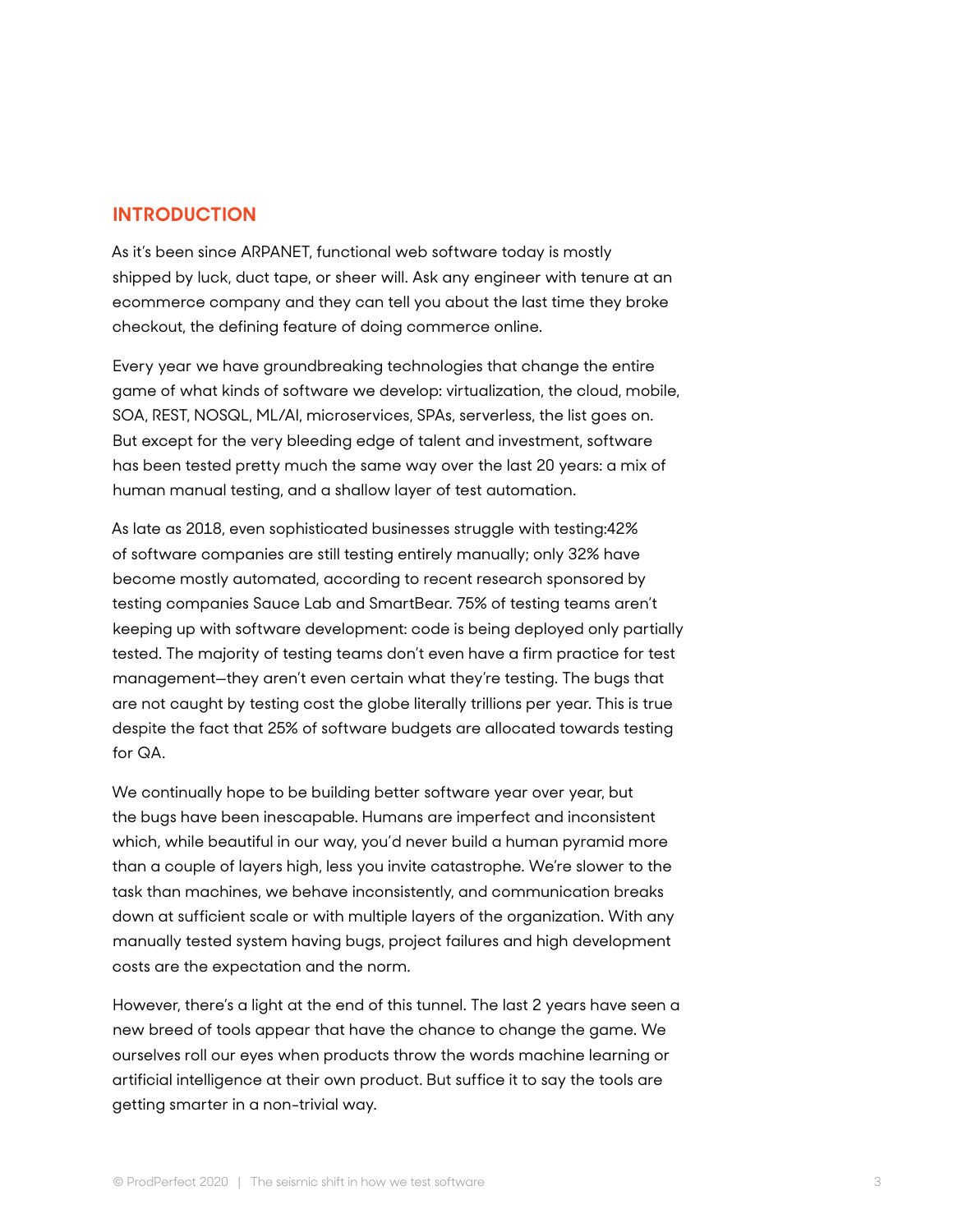#### <span id="page-3-0"></span>**THE RISE AND FALL AND RISE AGAIN OF BROWSER AUTOMATION**

As an industry, we've tried and failed to get away from using a browser to test web applications. We tried unit testing, we've tried API testing, we've tried behavior-driven testing, we've tried test-driven development, and we've tried just monitoring. None of these are necessarily bad, but it's pretty rare that they provide a truly conclusive test that the product you are shipping will work for its users. Every one of those approaches tests a limited understanding of the application and there will always be gaps in the testing that will let significant bugs get through. Good teams have as many nets as possible so that each testing system's blind spots are hopefully covered by something else, but it's impossible to have certainty. And the worst blind spots are usually where the integrations and units come together. At the end of the day, a web application is exercised by users through a browser: the only way to really know if it will work is by testing as much as possible through a browser preferably as close as possible to how real users exercise the system.

For all the advancements in other tooling and successor frameworks over the last 15 years, the standard in Software Quality Assurance Engineering is Selenium. Originally developed in 2004 the idea was simple: rather than ask a human to manually click through a browser to test features of a web application, you could write code that would do this work. Originally a framework to remote control a browser it has evolved to be an abstraction for controlling or deeply integrating into a wide variety of browser-like systems as well as large scale collections of remote machines that could run the browser.

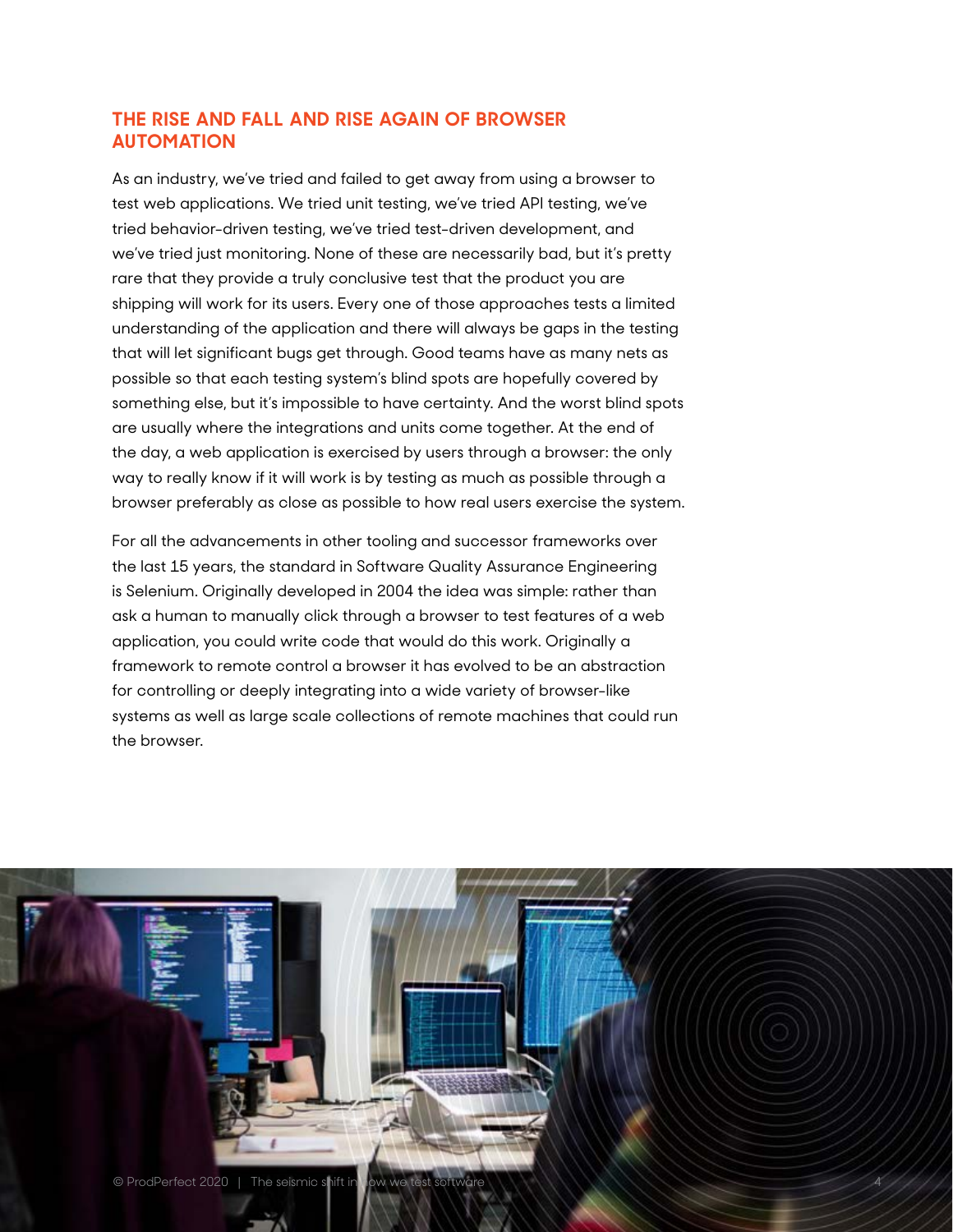<span id="page-4-0"></span>While the initial principle is simple—automate a browser—the results can be complex. Selenium's evolution has spawned incredible layers of abstraction to handle all the different varieties of browser behavior and usage that one could dream of, as well as where either the browser can be run or and abstractions to fit how the developers want to write their tests. The dirty secret is that even were it a simple browser, it really isn't just testing one unified component. Automated browser tests are almost always testing an independently standing environment. This means there's a standing network setup, server setup, database, and external services for each test system involved. Since each of those components then have both a constantly evolving state and processes for being updated, there are many independent variables that need to be controlled. The most frustrating impact is on time-based behavior. Loading a web page kicks off a variety of synchronous and asynchronous processes which makes deciding when to call a page fully loaded and ready to test tricky, particularly with the rise of single page applications. Mash all these frustrations together and you get modern Test Engineering.

As such, maintenance burden and stability issues have continued to plague browser testing. Test suites have continued to be maintained manually, by humans updating code, across changes to the underlying application. Stability issues and complexity have resulted in tests that are flaky, they sometimes pass and sometimes fail for the same version of the application. These problems have meant that browser testing has remained expensive, frustrating, slow, and ultimately of limited effectiveness. In 2015, Google was officially advocating severely limiting the number of browser tests a software team should maintain. The whole process left much to be desired.

Various other tools emerged to improve the efficacy of browser testing: various record-and-play tools and other "scriptless testing" products were designed to allow less technical and less expensive resources to drive automated testing–these tend to be particularly unstable. Products such as BrowserStack and SauceLabs made cross-browser testing much more accessible, instead of needing to maintain a series of remote machines hosting various versions of various browsers you could instead pay a service to do that for you.

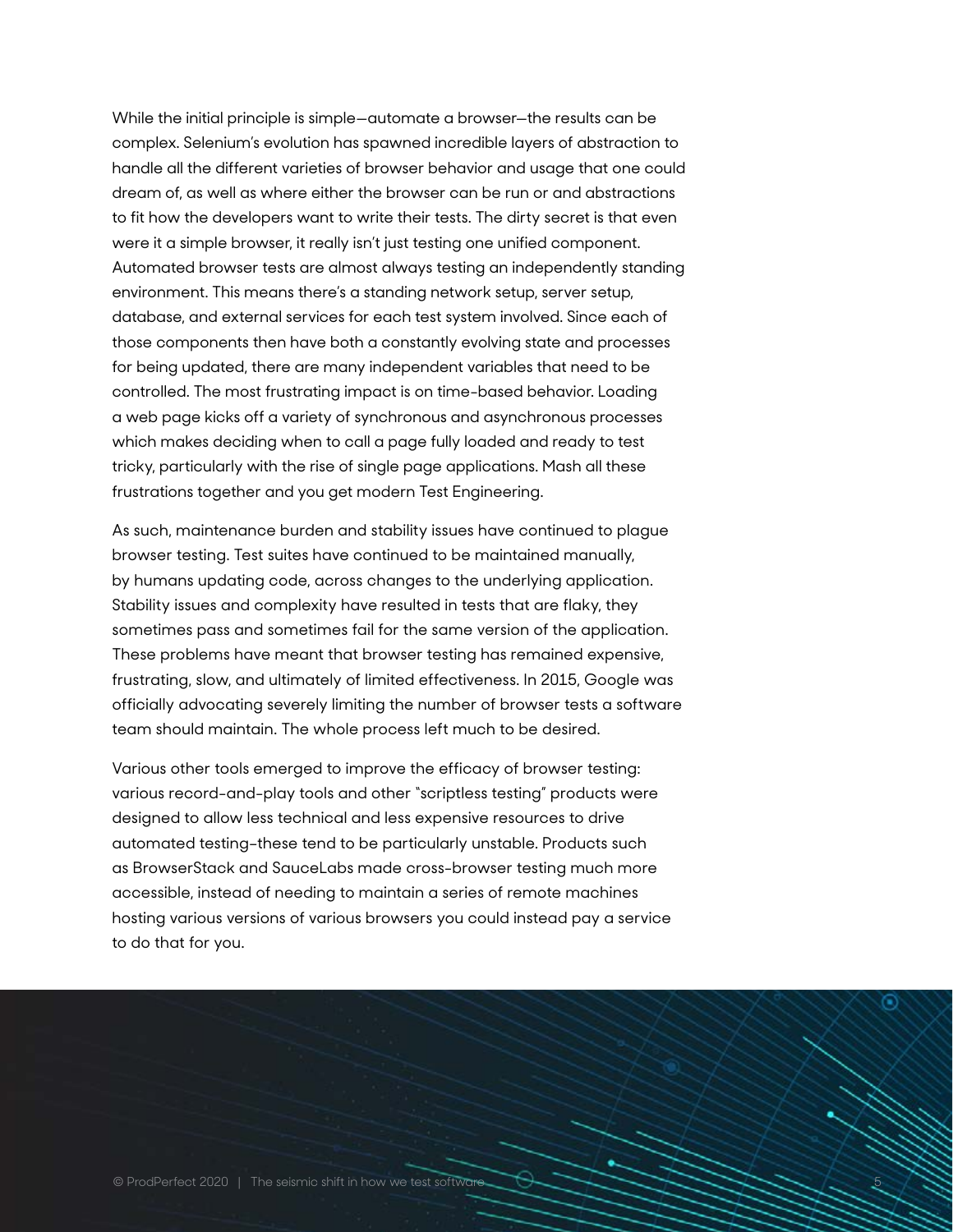Browser testing has had an ongoing less-acknowledged but still serious problem in its entire history: ultimately, software teams have to guess what's important to test. No data drives the decision of what to test. Software teams get together and decide what they believe are the most important use cases on their application which require testing, and go test those. A gap always exists between what developers predict their users will do, and what they actually do. This means that critical bugs which affect core user flows can be missed, even when a test suite is well-maintained. It also means that many tests cover irrelevant or rare use cases, so browser suites become even bigger, and thus slower, and harder and more expensive to maintain.

#### **RECENT INNOVATIONS IN THE SPACE**

Browser testing will achieve its full potential when it runs faster, costs less to build and maintain, and (most importantly) runs consistently, throwing alerts only when it is catching bugs. A number of recent innovations in the space have brought browser testing a long way.

"Browser testing will achieve its full potential when it runs faster, costs less to build and maintain, and (most importantly) runs consistently, throwing alerts only when it is catching bugs."



#### **Crowdtesting**

Crowdtesting is a process by which the software team provides test cases to the vendor, and the vendor provides a large bank of people to manually perform the scenarios. It has a few advantages: it's easier to set up than your own automation suite, it requires less ongoing maintenance than a homebuilt suite, and manual testers can sometimes catch bugs that automated tests would miss. However, this approach has several drawbacks. There are a few major players in this space.

Because customers pay for each test run, more software shipped correlates directly to more money spent. While manual testers can sometimes catch bugs that automated tests would miss, they will also frequently report false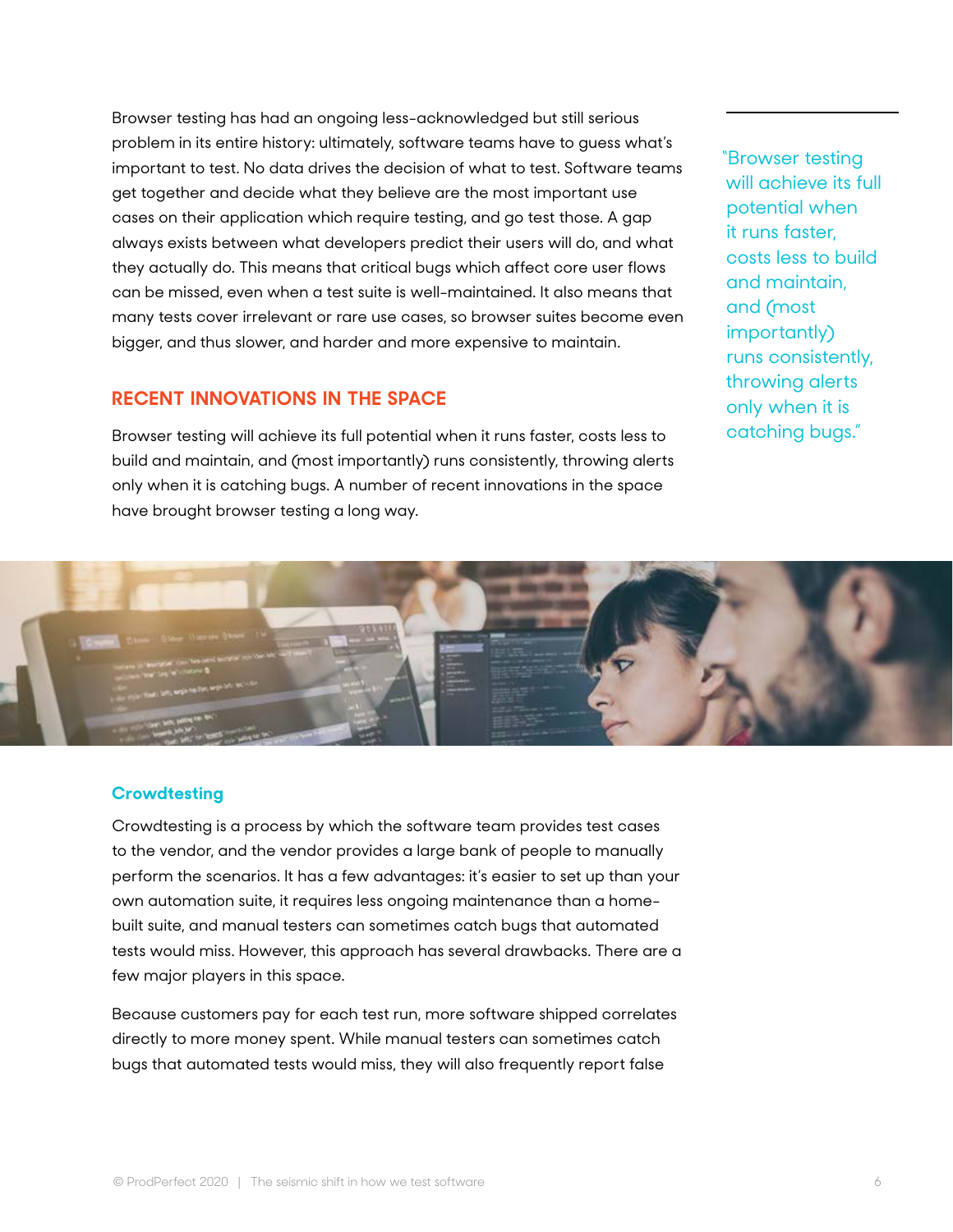positives or miss other critical bugs, due to the inexactness of a manual review by an untrained/unfamiliar resource. In addition, while the only real maintenance is updating test instructions, it still means that a resource has to be assigned to the task, continually updating and changing the test cases to prevent the test from becoming stale and outdated.

Crowdtesting is much like the American military: it was an innovation to win the last war, not the next one. The machines will provide far more resourceefficient, consistent, and easy-to-use testing products that will leave Crowdtesting as a footnote that ultimately served as a stopgap between the old way and the new way of testing.

#### **Machine Learning (ML)-Enabled Record-and-Play**

With Machine Learning (ML)-Enabled Record-and-Play, a third-party application adds an additional layer to your own application, allowing you to build tests recording you using your software. These tests are intended to be functional through many small changes of your software, by building "models" of the test event, rather than using conventional testing hooks. This reduces test maintenance costs and significantly reduces instability. Because the tests are truly automated (rather than crowdsourced), you don't have to pay for the cost of running each test. There are a few big players in this space and perhaps a few dozen others.

However, since it is your team developing the tests with the external application, the gap between your team's understanding of the application and actual user behavior remains. Additionally, the tests need to be rebuilt every time there's an appreciable change to the product, requiring attention and input from a software team. Lastly, since tests all run through the interface, if you decide to leave the service, you take no assets with you– you're back at square one.

"Autodetection tooling analyzes user traffic to determine test cases that represent common flows of user behavior, and then Autogeneration automatically produces repeatable test scripts based on those test cases."

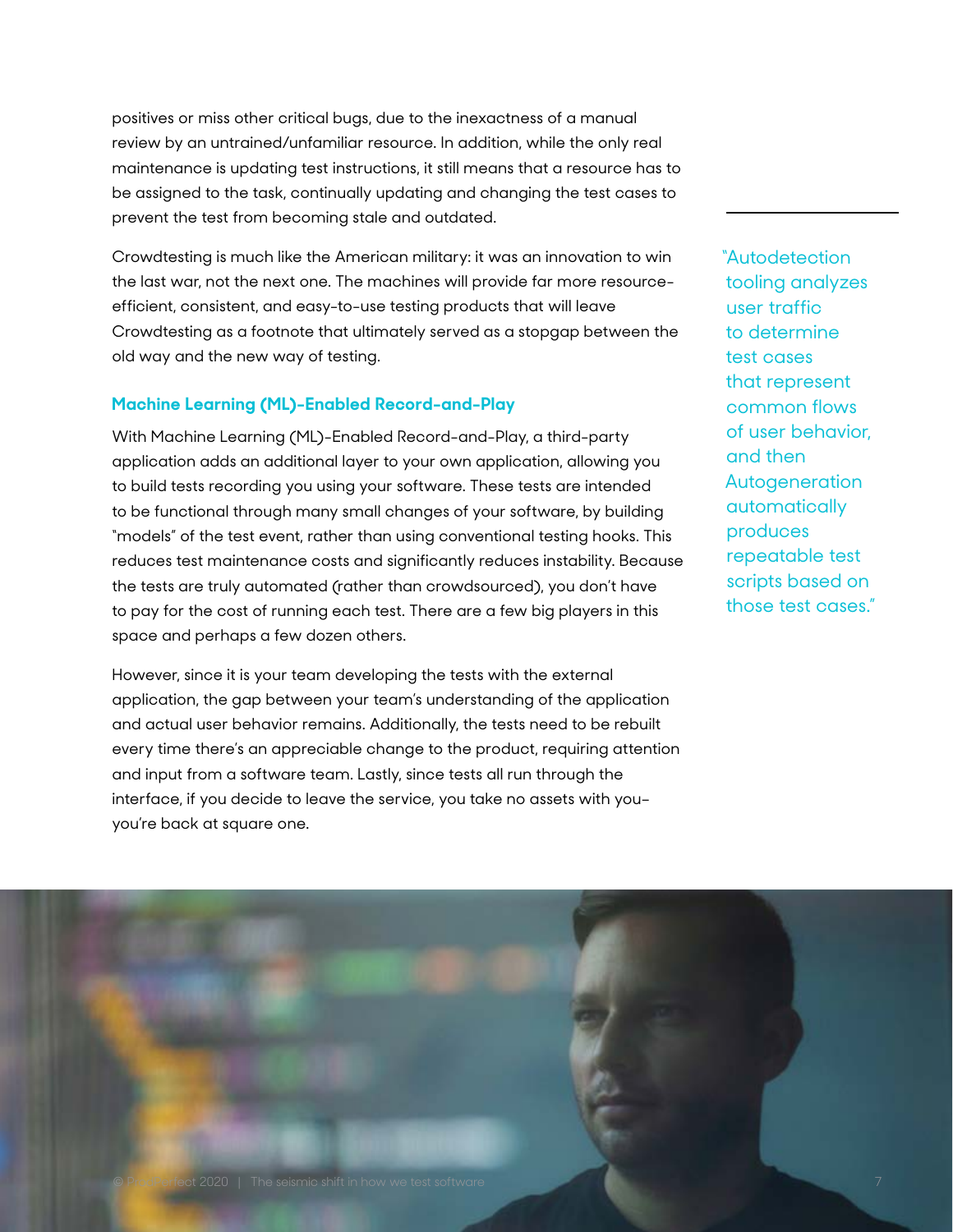Ultimately, we believe the core problems of browser testing won't get solved until machines can help with deciding what to test, in addition to helping with how to test an application. Ultimately, good browser testing exists to make sure users can do what they want to on an application, without encountering bugs. If you're able to test what users are doing, you'll make sure they don't see bugs.

#### **Autodetection/Autogeneration**

Autodetection/Autogeneration is where machines begin to help to decide what to test. Autodetection tooling analyzes user traffic to determine test cases that represent common flows of user behavior, and then Autogeneration automatically produces repeatable test scripts based on those test cases. This process can be repeated continuously to update a testing suite. The players in this space have emerged more recently and are fewer in number.

The last challenge for Autodetection-driven technologies is anticipating changes to User Interfaces (UIs). Ideally, browser tests would only break when a true bug has emerged. When UIs change dramatically, even machinedriven tests will fail when the change is deployed to a testing environment. In a short time, it's likely that these technologies will be capable of detecting and prioritizing developer behavior in pre-production environments to automatically update tests to anticipate these UI changes.

#### **WHAT IT MEANS FOR SOFTWARE TESTING TODAY**

Improvements in data science and data engineering (behind true Machine Learning and most "machine learning" tools masquerading as true ML) have unlocked quite a deal of potential in helping reduce the cost and instability of browser tests. Machines are able to do more of the work. If we think of the history of browser testing over the past 25 years, the path has been something like this:

- **• Humans decided what to test, and humans tested it manually**
- **• Humans decided what to test, and humans wrote and maintained code to have machines do the testing**
- **• Humans decided what to test, and machines helped low-cost humans more quickly do the testing**
- **• Humans decided what to test, and humans told smarter machines how to test with less babysitting and maintenance**
- **• Machines decide what to test, and machines do the testing**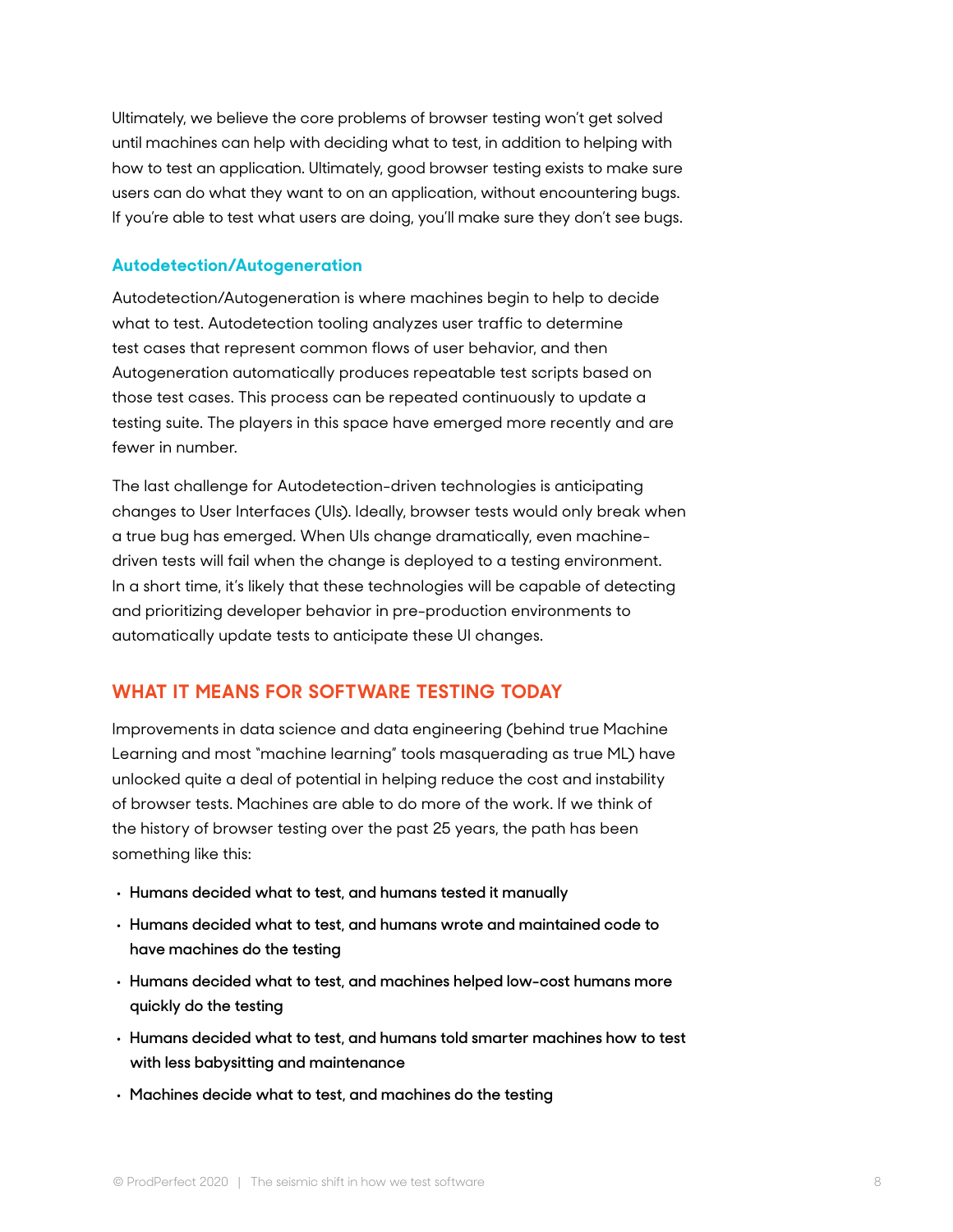Steps 4 and 5 represent the recent seismic shift in testing. We're now seeing an emergence of a few technologies that will cut the human out of the loop completely, both in deciding what to test and translating those tests to machines. The result will be test suites that catch more bugs, update and run faster, and require no human effort to build or maintain. We suspect that in 5 years, machines will own the entire browser testing process.

#### **THE NEXT 5-10 YEARS**

The processes that we're seeing today are just the beginning. What's happening is that we're unleashing data to improve the way we test the web. First, we were collecting data between executions of each of our test runs to improve our expectations. Now we're updating our expectations of what should be tested based upon the behavior of the user. These expectations and test behaviors will only get more intelligent over time as we're ultimately simulating users. These user simulations will eventually get sufficiently accurate and intelligent that we can expect to rely on it as the primary form of web software testing. The goal is for the tools to recommend potential solutions to the problems they have seen in the past.

© ProdPerfect 2020 | The seismic shift in how we test software 9